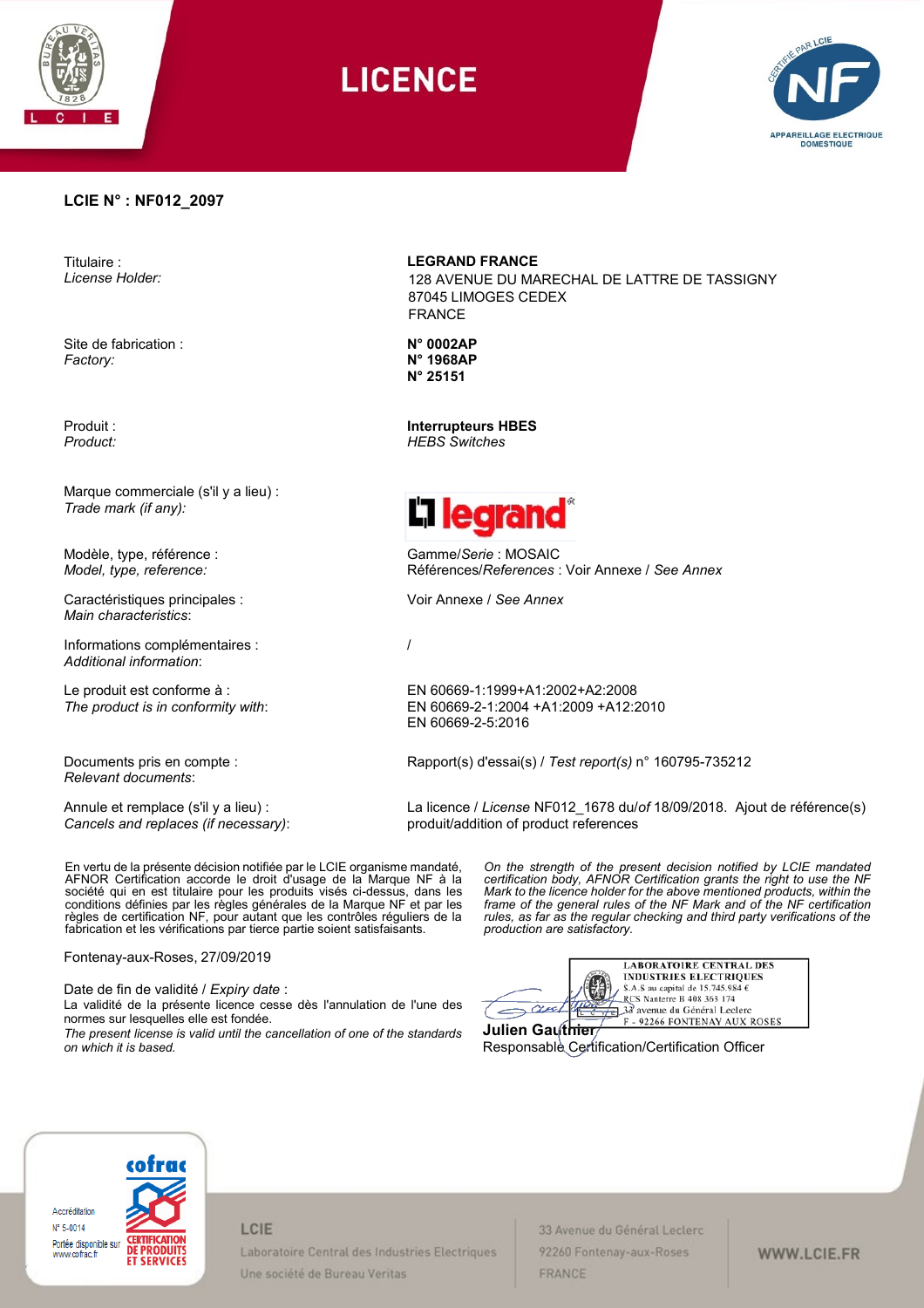

# **Annexe de la licence /** *Annex of license* **NF012\_2097**

## **RÉFÉRENCES - CARACTÉRISTIQUES PRINCIPALES /** *REFERENCES - MAIN CHARACTERISTICS*

| Mécanismes / Mechanisms |                          |                                                              |                                   |                     |                                              |                                      |                                       |
|-------------------------|--------------------------|--------------------------------------------------------------|-----------------------------------|---------------------|----------------------------------------------|--------------------------------------|---------------------------------------|
| Type reference          | Références<br>References | Caractéristiques nominales<br><b>Nominal characteristics</b> | <b>Bornes</b><br><b>Terminals</b> | Fonction<br>Pattern | Ouverture des<br>contacts<br>contact opening | Montage<br><b>Method of mounting</b> | Spécificité<br><b>Specificity</b>     |
| ZLS27 +                 | 077700                   | 16A 230V~50/60Hz<br>3V                                       | slt                               | $2P+E - 1$          | micro                                        | flush                                |                                       |
| ZLG08 +                 |                          |                                                              |                                   |                     |                                              |                                      | pack gateway french<br>standard       |
| ZLE21                   |                          |                                                              | $\overline{1}$                    | $\mathbf{1}$        | without                                      | surface                              |                                       |
| ZLS27 +                 | 077700L                  | 16A 230V~50/60Hz                                             | slt                               | $2P+E - 1$          | micro                                        | flush                                |                                       |
| ZLG08 +                 |                          |                                                              |                                   |                     |                                              |                                      | pack gateway french<br>standard       |
| ZLE21                   |                          | 3V                                                           | $\prime$                          | $\mathbf{1}$        | without                                      | surface                              |                                       |
| ZLE21                   | 077715                   | 3V                                                           | $\overline{1}$                    | $\mathbf{1}$        | without                                      | surface                              | master switch                         |
|                         | 077715L                  | 3V                                                           | $\prime$                          | $\mathbf{1}$        | without                                      | surface                              | master switch                         |
| ZLE23                   | 077718                   | 3V                                                           | $\prime$                          | $\mathbf{1}$        | without                                      | surface                              | remote switch<br>up / sleep           |
|                         | 077718L                  | 3V                                                           | $\overline{1}$                    | $\overline{1}$      | without                                      | surface                              | remote switch<br>$up$ / sleep         |
| ZLS27                   | 077711                   | 16A 230V~50/60Hz                                             | slt                               | $2P+E - 1$          | micro                                        | flush                                | french standard                       |
|                         | 077711L                  | 16A 230V~50/60Hz                                             | slt                               | $2P+E - 1$          | micro                                        | flush                                | french standard                       |
|                         | 077701                   | 300W 100-240V~<br>50/60Hz                                    | st                                | $\overline{1}$      | without                                      | flush                                | dimmer / switch                       |
| ZLD15                   | 077701L                  | 300W 100-240V~<br>50/60Hz                                    | st                                | 1                   | without                                      | flush                                | dimmer / switch                       |
| ZLS26                   | 064888                   | 300W 100-240V~<br>50/60Hz                                    | st                                | $\mathbf{1}$        | micro                                        | surface                              | micromodule switch                    |
| ZLE18                   | 077723                   | 3V                                                           | $\sqrt{ }$                        | $\mathbf{1}$        | without                                      | surface                              | remote switch<br>on - off             |
|                         | 077723L                  | 3V                                                           | $\prime$                          | $\mathbf{1}$        | without                                      | surface                              | remote switch<br>on - off             |
| ZLSH06                  | 0 777 06                 | 500VA 100-240V~<br>50/60Hz                                   | st                                | 4                   | micro                                        | flush                                | roller blind                          |
|                         | 077706L                  | 500VA 100-240V~<br>50/60Hz                                   | st                                | 4                   | micro                                        | flush                                | roller blind                          |
| ZLE20                   | 077746                   | 3V                                                           | $\prime$                          | 1                   | without                                      | surface                              | remote switch central roller<br>blind |
|                         | 077746L                  | 3V                                                           | $\prime$                          | 1                   | without                                      | surface                              | remote switch central roller<br>blind |
| ZLE19                   | 0 777 24                 | 3V                                                           | $\prime$                          | $2 \times 1$        | without                                      | surface                              | remote switch<br>$2 x$ on - off       |
|                         | 077724L                  | 3V                                                           | $\overline{1}$                    | $2 \times 1$        | without                                      | surface                              | remote switch<br>$2 x$ on - off       |
|                         | 077730                   |                                                              |                                   |                     |                                              |                                      | pack french standard +<br>dimmer      |
|                         | 077730L                  |                                                              |                                   |                     |                                              |                                      | pack french standard +<br>dimmer      |

Page 2/4



LCIE

Laboratoire Central des Industries Electriques Une société de Bureau Veritas

33 Avenue du Général Leclerc 92260 Fontenay-aux-Roses FRANCE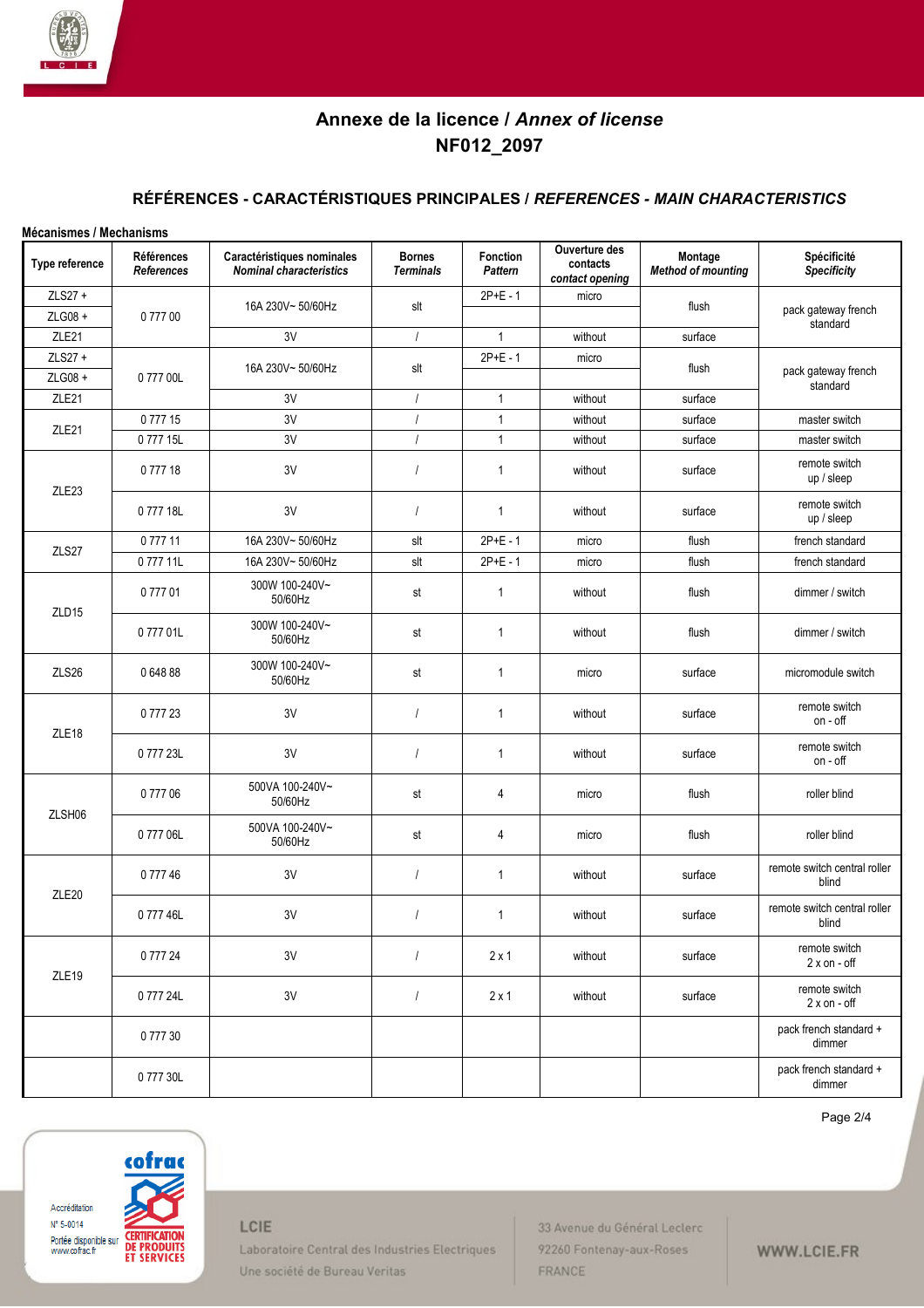

# **Annexe de la licence /** *Annex of license* **NF012\_2097**

| Type reference | Références<br>References | Caractéristiques nominales<br><b>Nominal characteristics</b> | <b>Bornes</b><br><b>Terminals</b> | Fonction<br>Pattern | Ouverture des contacts<br>contact opening | Montage<br>Method of<br>mounting | Spécificité<br><b>Specificity</b>             |
|----------------|--------------------------|--------------------------------------------------------------|-----------------------------------|---------------------|-------------------------------------------|----------------------------------|-----------------------------------------------|
|                | 077777                   |                                                              |                                   |                     |                                           |                                  | pack micromodule                              |
|                | 0 777 77L                |                                                              |                                   |                     |                                           |                                  | pack micromodule                              |
|                | 0 777 32                 |                                                              |                                   |                     |                                           |                                  | pack dimmer                                   |
|                | 0 777 32L                |                                                              |                                   |                     |                                           |                                  | pack dimmer                                   |
|                | 0 777 34                 |                                                              |                                   |                     |                                           |                                  | pack french standard                          |
|                | 0 777 34L                |                                                              |                                   |                     |                                           |                                  | pack french standard                          |
|                | 0 777 36                 |                                                              |                                   |                     |                                           |                                  | pack roller blind                             |
|                | 0 777 36L                |                                                              |                                   |                     |                                           |                                  | pack roller blind                             |
|                | 077738                   |                                                              |                                   |                     |                                           |                                  | 3 x french standard                           |
|                | 0 777 38L                |                                                              |                                   |                     |                                           |                                  | 3 x french standard                           |
|                | 077888                   |                                                              |                                   |                     |                                           |                                  | pack gateway french standard<br>+ pack dimmer |
|                | 077888L                  |                                                              |                                   |                     |                                           |                                  | pack gateway french standard<br>+ pack dimmer |

slt : screwless terminal

st : screw terminal

### **Note :**

Integrated socket-outlet ZLS27 (french standard) NF C 61314 2008 + A1 2010 see LCIE test report N° 154453-711374.



Page 3/4

Laboratoire Central des Industries Electriques Une société de Bureau Veritas

LCIE

33 Avenue du Général Leclerc 92260 Fontenay-aux-Roses FRANCE

WWW.LCIE.FR